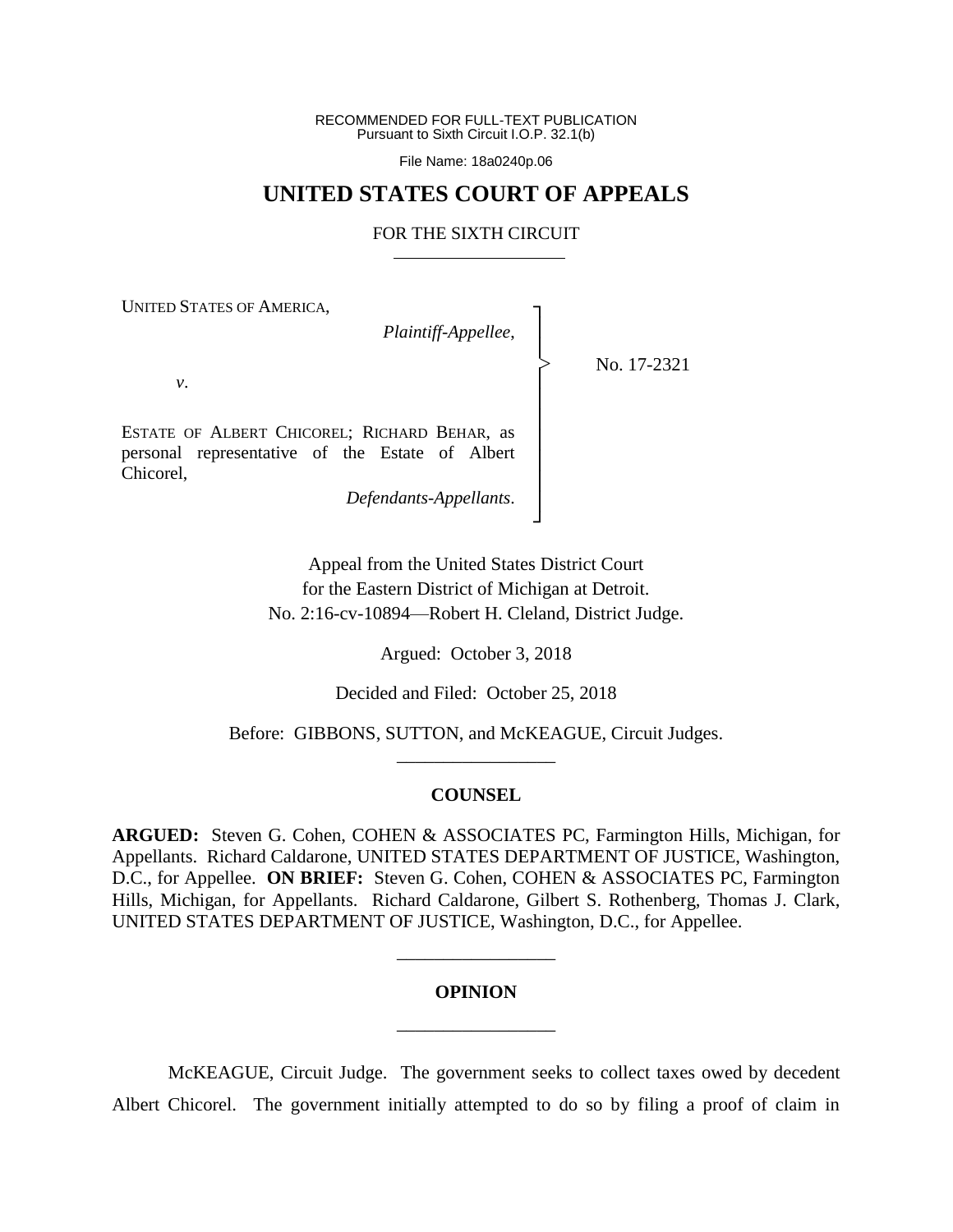$\overline{a}$ 

Chicorel's probate proceedings. That, however, yielded no results for over seven years, so the government commenced this action. Chicorel argues that the statute of limitations set in 26 U.S.C. § 6502(a) bars this action. Finding that the government satisfied the statute of limitations by filing the proof of claim in the probate proceedings, we **AFFIRM** the district court's grant of summary judgment in favor of the government.

#### I.

On September 12, 2005, the government assessed Chicorel \$140,903.52 in income tax for the 2002 tax year. Chicorel died in the fall of 2006 having not paid the assessed taxes. On April 27, 2007, Richard Behar—Chicorel's nephew—was appointed the estate's personal representative. On May 4, 2007, Behar published a notice to creditors of the four-month deadline for presenting claims, but he did not mail the notice to the government despite it being a known creditor of the estate. On January 29, 2009, the government filed a proof of claim in the probate proceeding concerning the tax assessment.Behar has not responded to the government's proof of claim, and the probate process is ongoing.

The government filed this collections proceeding on March 11, 2016. This proceeding seeks to reduce the same 2005 tax assessment, which is the subject of the proof of claim filed in the probate proceeding, to judgment. The government moved for summary judgment below. The district court held that the government's 2009 proof of claim filing tolled the statute of limitations and granted the government's motion.**<sup>1</sup>**

### II.

At the heart of this dispute is the statute of limitations in 26 U.S.C.  $\S$  6502(a), which provides that, after the government assesses a tax, "such tax may be collected by levy or by a proceeding in court, but only if the levy is made or the proceeding begun—(1) within 10 years after the assessment of the tax."  $26$  U.S.C.  $\S$  6502(a).

**<sup>1</sup>**The district court also granted summary judgment on assessments made for other tax years, but Chicorel has not appealed the grant of summary judgment for those.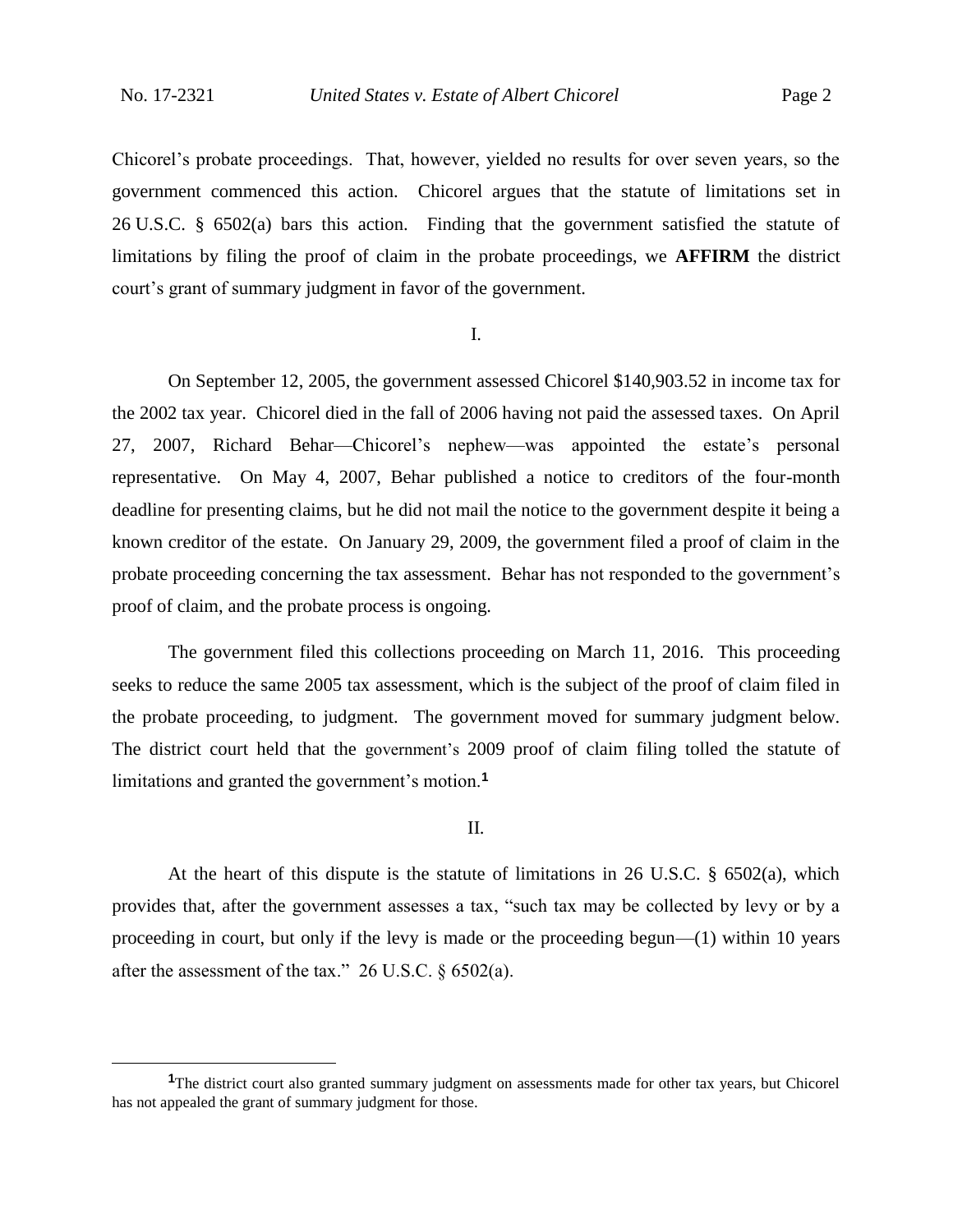The government contends that it satisfied the statute by filing its proof of claim in Chicorel's probate proceeding. The government's case rests on two propositions: first, that the proof of claim is a proceeding in court for purposes of  $\S$  6502(a); and second, that any timely filed proceeding in court satisfies the statute of limitations, meaning that additional proceedings can be filed anytime thereafter.

Whether a proof of claim is a "proceeding in court" is a question of federal law that necessarily turns on the nature, function, and effect of the proof of claim under state law. *See United States v. Silverman*, 621 F.2d 961, 964 (9th Cir. 1980); *United States v. Saxe*, 261 F.2d 316, 319 (1st Cir. 1958). In other words, we look to how a state treats the filing of a proof of claim to determine whether it qualifies as a proceeding in court under  $\S$  6502(a). This inquiry takes into account factors such as whether the proof of claim serves merely to provide notice to the estate, if it works to toll state statutes of limitations, and if it will necessarily lead to a final disposition of the claim.

The nature, function, and effect of a proof of claim in Michigan has significant legal consequences for the creditor, the estate, and for Michigan law generally. For these reasons, it qualifies as a proceeding in court under  $\S 6502(a)$ . The Michigan probate code states that "[f]or purposes of a statute of limitations, the proper presentation of a claim . . . is equivalent to commencement of a proceeding on the claim." Mich. Comp. Laws § 700.3802(3). Not only does Michigan law permit a proof of claim to toll state statutes of limitations, it specifically equates presentation of the claim with a proceeding. Also relevant is that a properly presented proof of claim necessarily requires action on the part of the estate. The submission of a proof of claim requires the estate to provide notice that the claim is not allowed, otherwise the claim is deemed automatically allowed. *Id.* § 700.3806(2). By filing the proof of claim, the creditor puts the claim on the path towards final disposition.

We need not decide whether an untimely filed proof of claim could still be considered "a proceeding in court" because the government complied with the Michigan probate code by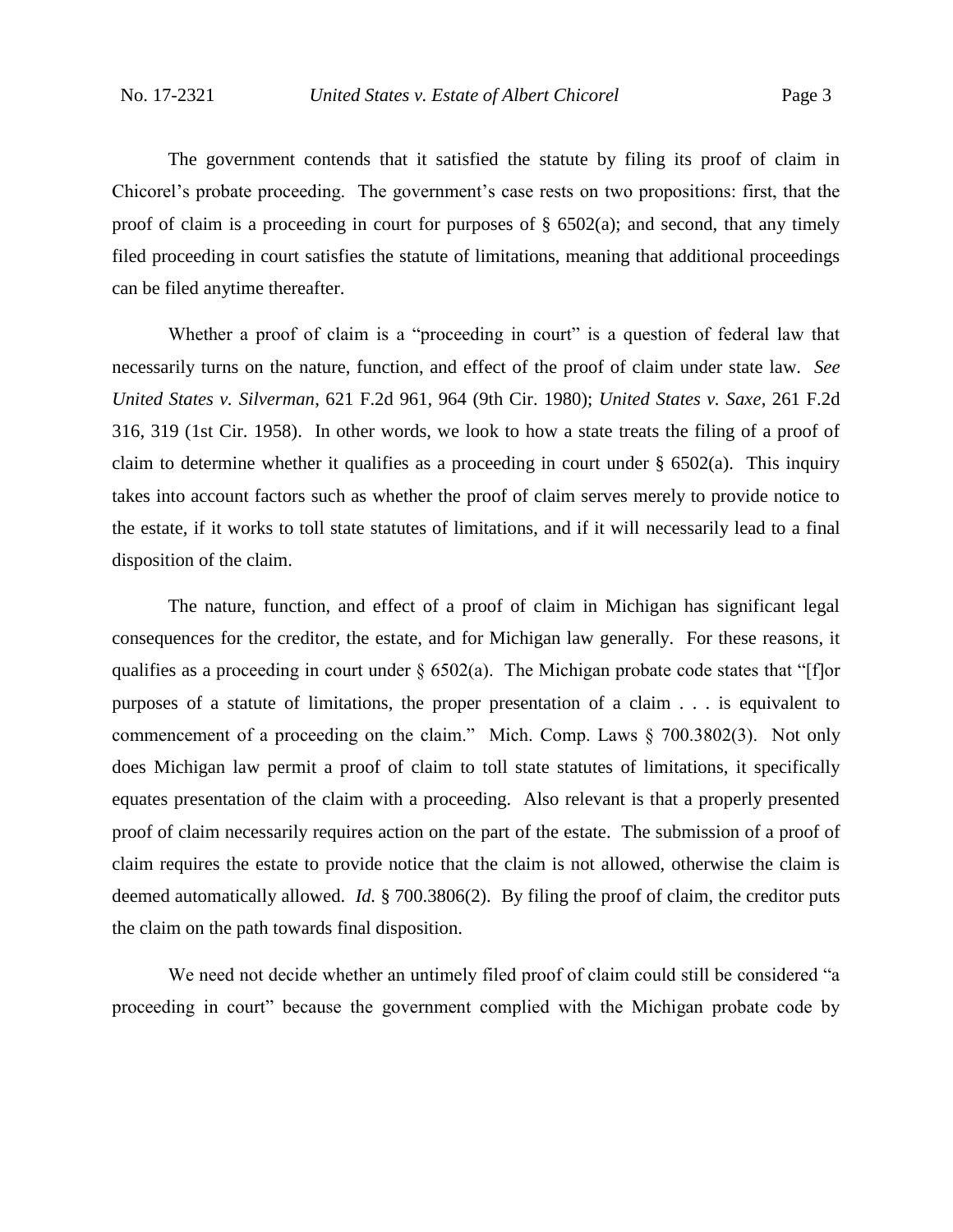$\overline{a}$ 

timely filing its claim.**<sup>2</sup>** Behar was required to provide notice to the government to present its claims because it was a known creditor of the estate. *Id.* § 700.3801. He did not do so.This excused the government from having to file its proof of claim within the usual four-month window provided by the probate code. *Id.* § 700.3803(1)(c). Instead, the Michigan probate code permitted the government to file its proof of claim within three years of the anniversary of Chicorel's death. *Id.* The government met that requirement, thus its proof of claim was timely.

Having determined that the proof of claim qualifies as a proceeding in court, we turn to the second issue: whether the timely filed proof of claim satisfied the statute of limitations for this action. We hold that the statute of limitations in § 6502(a) is satisfied once the government commences any timely proceeding in court. We have previously noted that the government can collect on judgments arising out of timely proceedings even more than ten years after the assessment. *See United States v. Weintraub*, 613 F.2d 612, 620–21 (6th Cir. 1979) ("[T]here is no time limit whatsoever on an action against the taxpayer to enforce a timely levy or judgment obtained in a timely filed court proceeding."). Chicorel argues that the instant case is distinguishable because the government has not received a judgment in the probate proceeding. It is not the receipt of judgment, however, but the act of filing that satisfies the statute of limitations. This follows from  $\S 6502(a)$ 's focus on collecting assessments. The statute does not permit the government to allow an assessment to lie dormant and then to attempt collection long after the assessment has passed from reasonable memory. Once the government has brought a proceeding on the assessment, however, the government is not forced to bring every conceivable collections proceeding within ten years. That would be a waste of both taxpayer and government resources. Of course, the limitations period must still be satisfied for each *assessment*. Where, for example, the government has made assessments for multiple years, it must bring a timely proceeding for each year—*i.e.*, for each assessment—to satisfy their respective limitations periods. But there is no requirement that each *proceeding* related to the same assessment be brought within ten years, so long as at least one was filed within the ten-year period.

<sup>&</sup>lt;sup>2</sup>We note that an untimely filed proof of claim would likely still be a proceeding in court as state statutes of limitation do not run against the government. *See United States v. Summerlin*, 310 U.S. 414, 416 (1940). So the government could have filed its claim even were it not timely under Michigan law.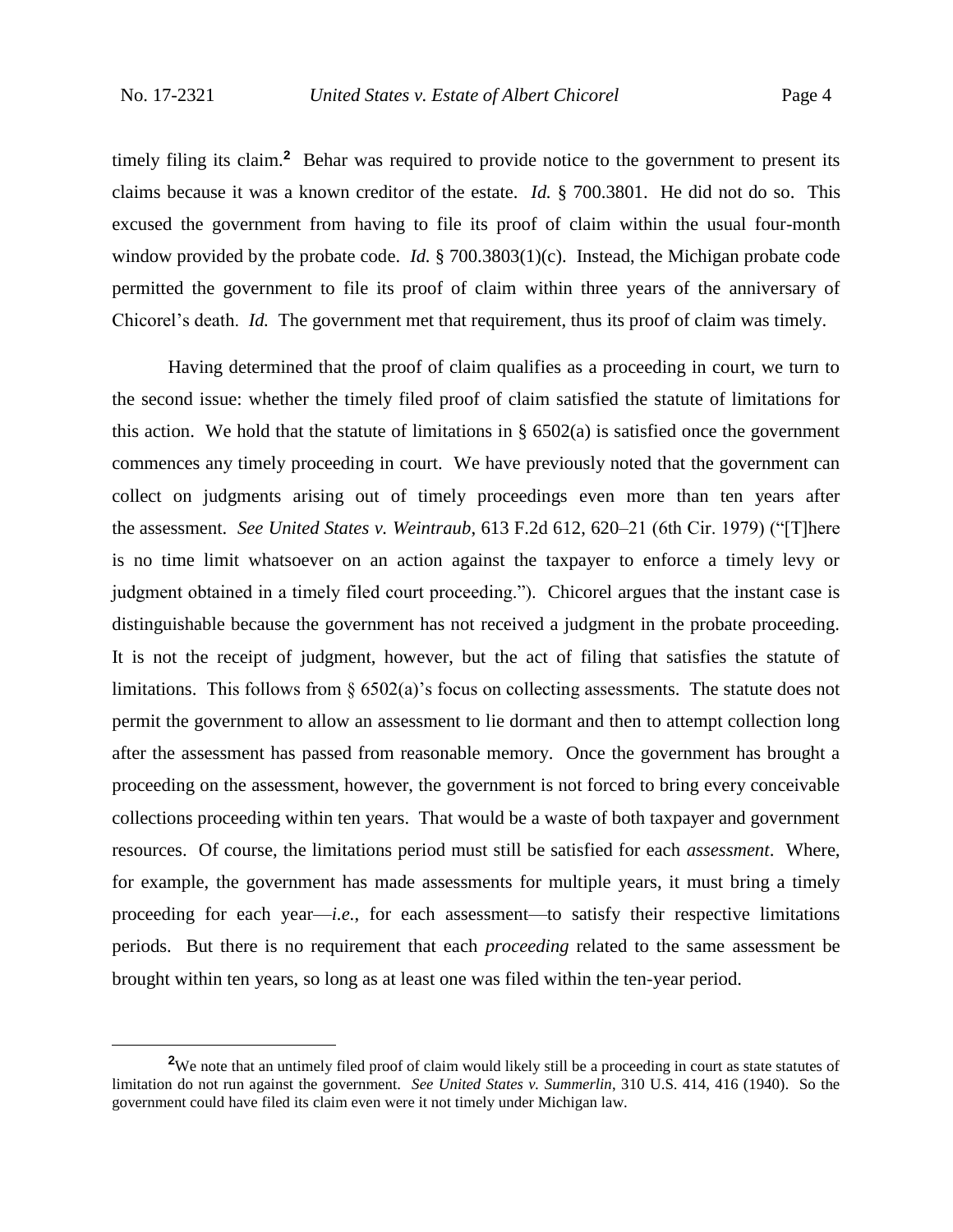$\overline{a}$ 

This reading of the statue harmonizes the flush language**<sup>3</sup>** in § 6502 with the statute of limitations and interprets each provision in light of the other. The flush language provides that, by filing a timely collections proceeding, the government may collect by levy until the tax liability "is satisfied or becomes unenforceable." 26 U.S.C. § 6502. In other words, so long as the liability remains unsettled, a single timely proceeding extends the ability of the government to collect the assessment by levy beyond the ten-year limitations period in § 6502(a). Harmonization of the flush language and the statute of limitations means that where the government has already chosen to proceed via a proceeding in court, it is not later forced to resort to levy as the only method to collect.

One might be tempted to reach the opposite conclusion by reading the flush language's explicit tolling of levies after ten years to bar subsequent judicial proceedings. In permitting one method of collection (levies), the Code might implicitly prohibit the other method (judicial proceedings). But it seems to us that this approach overlooks an important background principle. Until Congress added the flush language in 1988, the government could use judicial proceedings but not levies to collect a judgment after the limitations period. In fact, the pre-1988 version of § 6502 stated that the "period provided by levy *shall not be extended or curtailed* by reason of a judgment against the taxpayer." *Silverman*, 621 F.2d at 963 n.1 (emphasis added) (quoting the then-current version of § 6502); *see also Nordbrock v. United States*, 173 F. Supp. 2d 959, 966 (D. Ariz. 2000) (holding that, under the pre-1988 version of § 6502, the government needed to issue all levies within the statute of limitations period). This statutory history explains why the drafters did not include an explicit tolling provision for subsequent judicial proceedings. None was necessary.

Read in this light, the flush language creates parity between the levy process and judicial proceedings: Whenever the government can proceed by one method, it can also proceed by the other. And, as a result, the text of the flush language reveals what actions toll the statute of limitations in § 6502(a): the commencement of any "timely proceeding in court," not just the receipt of a judgment.

**<sup>3</sup>** "Flush language" is text in a statute that does not have paragraph or subparagraph numbering, so the text appears flush to the margin of the page.